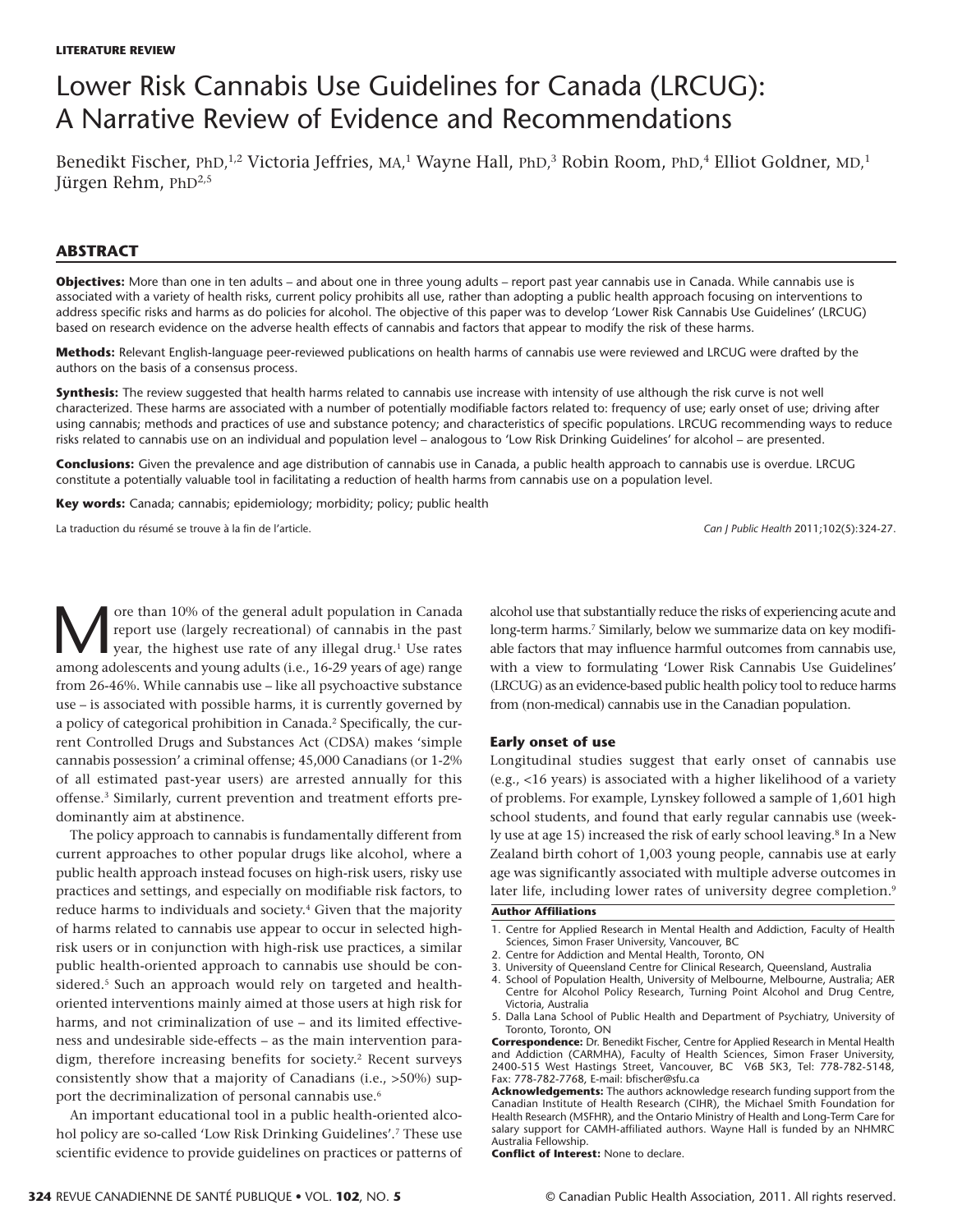Early and regular cannabis users have been found to predict a higher risk of subsequently using other illicit drugs; i.e., the earlier in life a person initiated cannabis use, the more likely they were to become regular users of cannabis and to use other illicit substances.10 While most cannabis users do not progress to problematic use of cannabis or other illicit substances, the overall estimated lifetime risk of developing dependence is about one in ten among everusers and substantially higher – around one in six – among younger users.11,12 Young users have been found – after controlling for potential confounders – to have a higher likelihood of developing subsequent mental health problems, e.g., depressive symptoms, than non-users.13,14 Several studies also suggest that early onset of cannabis use is a strong mediating factor in the development of psychotic symptoms associated with use.15,16

#### **Frequency of use**

One of the strongest predictors of cannabis use-related problems is frequency of use. Frequency of use is a common epidemiological measure and proxy for 'intensity' of cannabis use, although ideally it would be complemented by additional indicators of intake patterns, dose or potency. In most studies, 'frequent' use has been defined crudely as daily or near-daily use and compared with less intensive use. Frequent, and in particular daily use, has been found to be associated with other illicit drug use – i.e., up to an RR of >50 with confounders controlled – as well as alcohol and tobacco use.10,17,18 Frequent users are also more likely to drive after using cannabis and to be involved in motor-vehicle accidents subsequent to cannabis use.19 The risk of developing cannabis use dependence increases with frequency of use, and has been found to be higher among daily users (75%) compared to those using twice a week or less often (13%).<sup>20</sup>

Frequent cannabis users have also been found to experience impairments in cognitive, memory and learning performance.<sup>21,22</sup> Frequent cannabis use has been found to be a predictor of mental health problems in several studies. The associations between frequency of use and the incidence of psychotic symptoms was confirmed in large user cohort studies in Greece and Sweden<sup>23,24</sup> as well as in Australian and New Zealand studies.25 The role of frequency of use was also observed by Moore et al.'s (2007) recent meta-analysis confirming the association of cannabis use and the risk of psychotic symptoms (OR 2.09; 95% CI 1.54-2.84).26 Dose-response relationships have also been documented for cannabis use and depressive symptoms, as well as manic symptoms and suicides.<sup>27-29</sup> Notably, however, the studies documenting associations between cannabis use and mental health problems other than psychosis have not provided conclusive evidence on causality, or on the direction of possible causality.15

## **Use methods, practices and substance potency**

Cannabis is most commonly smoked, and many cannabis users are also tobacco users. For example, half (47%) of past-year cannabis users in the Canadian general adult population (>18 years) also reported tobacco smoking.30 These circumstances are likely the primary cause or strongly amplify many of the problems discussed below. A systematic review demonstrated that regular cannabis smoking is associated with respiratory problems, including bronchitis, as well as wheezing, shortness of breath, chest tightness and morning sputum production.<sup>31</sup> The severity of most of these symptoms increased with frequency and duration of use. Cannabis smoking may be implicated in cancers of the lung or the aero-digestive tract but the epidemiological evidence on the association between cannabis use and respiratory and oral cancers is conflicting.32 In many studies where cancers have been identified in cannabis users, these users were also tobacco smokers and/or alcohol users.<sup>32</sup> Given the strong evidence on both tobacco and alcohol use for cancer causation, these factors likely contributed to cancer outcomes found in the co-using populations.10

One particular respiratory risk of cannabis smoking arises from the practices of 'deep inhalation' or 'breath-holding', practiced in the belief that these increase the absorption of Tetrahydrocannabinol (THC), cannabis' main psychoactive agent.33 Available data from laboratory studies suggest that such practices can increase THC absorption to some extent. This, however, comes at the cost of inhaling more hazardous by-products of smoking (including carcinogens, tar, particulate matter, carbon monoxide.<sup>32,34</sup> These effects are increased by the concurrent use of tobacco and cannabis.

While non-smoking methods of cannabis use (e.g., eating or drinking cannabis products) avoid respiratory risks, currently these are not common practices among users. Some studies have explored the safety of using 'vaporizers' to heat cannabis to a point where it releases active cannabinoids in vapor form without combusting and producing smoke and associated toxins. If these cannabinoid delivery systems proved to be safe and effective beyond current exploratory data, the respiratory problems related to cannabis smoking could be greatly reduced.<sup>35,36</sup>

Finally, in recent years – partly related to selective breeding and more advanced (e.g., hydroponic) methods of cultivation – increases in average cannabis potency have been observed.2,37 While the greater THC content of higher-potency cannabis has been linked to more severe intoxication or psychotic symptoms, it is possible that users may titrate their dose of THC to reach a desired level of intoxication. If this is the case, then higher-potency cannabis products may reduce the harm from inhaling the toxic by-products of smoked cannabis.37,38 In the absence of good data on the extent or health effects of dose titration, it is unknown how increased potency affects respiratory or other health risks.

## **Cannabis use and driving**

Cannabis use impairs cognitive, memory and psycho-motor performance in ways that may impair driving.10 Recent data suggest that approximately 5% of Canadian drivers/adults report driving after cannabis use in the past year.39 Large-scale epidemiological studies using different methodologies (e.g., retrospective epidemiological and case control studies) have found that cannabis use acutely increases the risk of motor vehicle accident (MVA) involvement and fatal crashes among drivers.40,41 Recent reviews have found the increase in risk to be approximately 1.5-3.0, an increase which is substantially lower, however, than that in alcoholimpaired drivers. The impairment from concurrent alcohol and cannabis use may be multiplicative, so individuals who drive under the influence of both drugs may be at higher risk for MVAs.42 An expert consensus view was that a THC concentration of 7-10 nanograms per millilitre in serum would produce impairment equivalent to that of 0.05% blood alcohol content (BAC). It was suggested that this level could serve as a 'per se' limit to define cannabis-impaired driving.<sup>43</sup> Current research suggests that acute impairment from cannabis typically clears 3-4 hours after use.<sup>44</sup>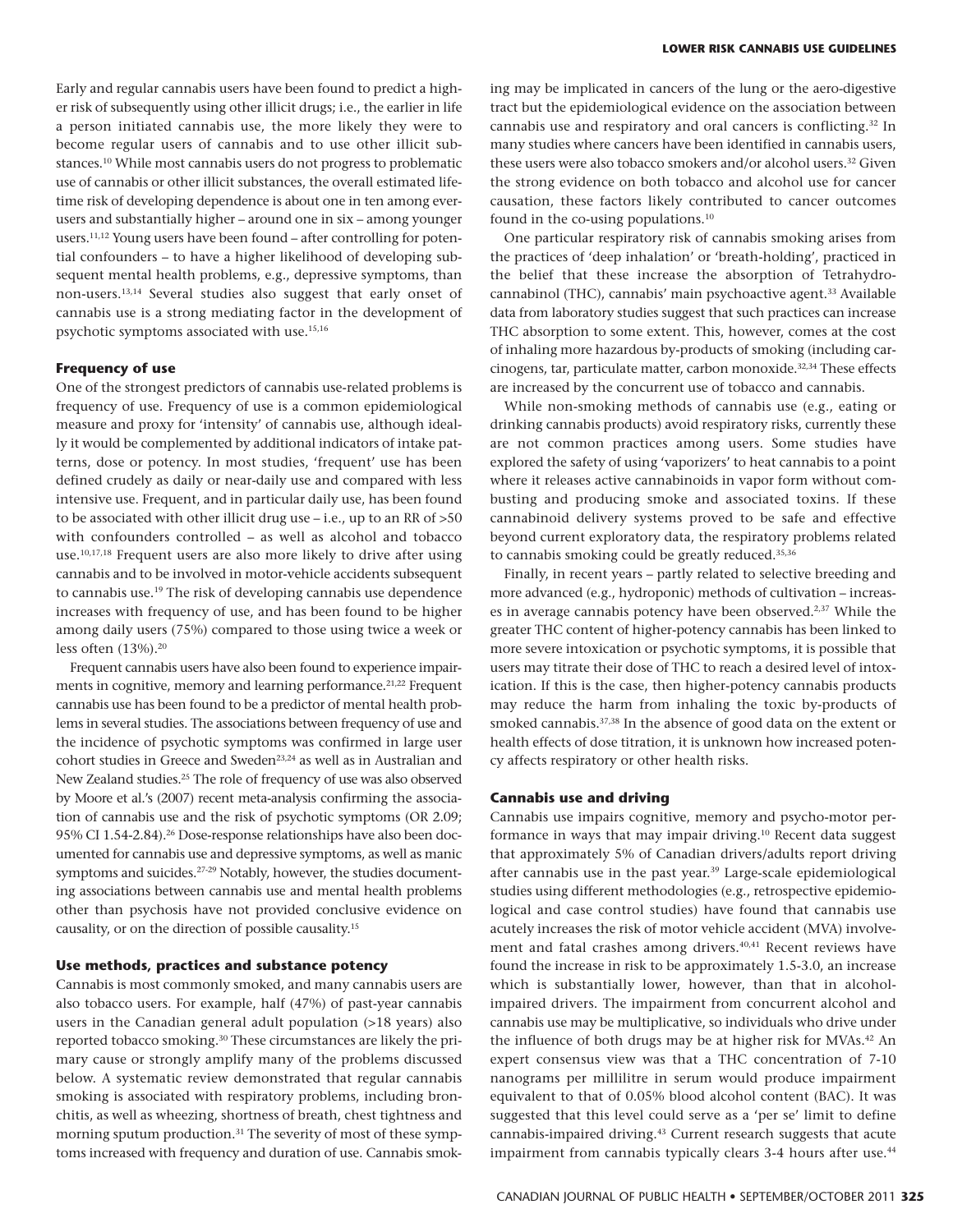This time span could be recommended to users as a minimum wait period before driving. The required wait before driving would need to be longer for higher doses, and would also vary on the basis of individual variation.

#### **High-risk groups**

There are several groups of individuals who appear to be at higher risk of experiencing some of these negative health outcomes from cannabis use.

First, while the evidence on cannabis use effects on the female reproductive system is thin and conflicting, there is some suggestive evidence that regular cannabis use during pregnancy may lead to reduced birth weight.45,46 These possible consequences of cannabis use have not been reliably separated from the well-established severe negative effects from alcohol or tobacco use during pregnancy as potential confounders,<sup>45,47</sup> though prudence would suggest avoiding use of cannabis, alcohol and tobacco during pregnancy.

Second, the cardiovascular stimulatory effects of cannabis use may put older adults with hypertension, ischaemic or cerebrovascular disease at risk of acute cardiovascular problems, including myocardial infarction. In a case-crossover study, the risk of myocardial infarction was found to be 4.8 times higher in the hour after cannabis use, and it was estimated that middle-aged users increase their annual absolute risk of a cardiovascular event by 1.5%-3%.48

Third, psychotic symptoms appear much more likely (i.e., RR of 1.5 or higher) to occur in cannabis users with either an affected first-degree relative (parent or sibling) or a personal history of psychotic symptoms.49,50

# **DISCUSSION AND RECOMMENDATIONS**

On currently available evidence, problems from cannabis use increase with increasing frequency, duration or amounts (i.e., intensity) of use, yet the shape of the risk curve cannot be well specified on the basis of currently existing data. There appear to be several modifiable behavioural factors which increase acute and/or long-term adverse health outcomes of cannabis use. Hence, we conclude that risk for several pre-eminent health harms, and overall burden of disease, associated with cannabis use could be reduced markedly in Canada if (non-medical) users adhered to the following recommendations:

- 1)The simplest way of avoiding any risks from cannabis use is to abstain from use, but for those who use cannabis it is important to recognize that risks may be affected by patterns of use and individual circumstances.
- 2)The risks of dependence and other key problems related to use is higher for those who initiate use early, so it would be desirable to delay use until late adolescence (e.g., 16+ years) or better yet early adulthood (e.g., 18+ years).
- 3)Frequent use (i.e., daily or near-daily use) is associated with most severe problems and should be avoided.
- 4)Frequent users who experience difficulty controlling their use should attempt to cease use; if they are unable to do so unaided, they should seek professional help.
- 5) In order to reduce respiratory, bronchial and cancer risks, users who insist on cannabis smoking should (in this priority order): avoid smoking cannabis with tobacco; avoid deep inhalation or breath-holding; and use vaporizers rather than smoking joints, blunts or water pipes.
- 6)Use of higher-potency cannabis products may lead to more intense impairment or even acute problems like psychotic symp-

toms, unless users titrate the THC dose, in which case the chronic health risks from inhaling toxic by-products may be reduced. Users should exercise caution with regard to the cannabis substance consumed, especially when using an unfamiliar cannabis product, and learn to limit their intake to the minimum amount needed to achieve the desired psychoactive effects.

- 7)Given the evidence of acute cannabis impairment on MVA risk (and the absence of clearly definable 'low risk' levels of use), users should not drive for conservatively 3-4 hours after use, or longer if larger doses are used or the effects of acute impairment persist.
- 8)The possibility of cannabis use-related problems is elevated in the following groups: pregnant women; middle-aged or older men with cardiovascular problems; and individuals with a history of psychosis, or a first-degree relative with a history of psychosis. These groups should consider entirely abstaining from use.

These recommendations are generally in accord with similar suggestions made elsewhere.<sup>2,33</sup>

# **LIMITATIONS AND CONCLUSIONS**

The above LRCUG are based on peer-reviewed reviews of the epidemiological and other evidence on adverse health effects of cannabis. Our task is more complicated than the formulation of analogous advice on less risky alcohol use because the health effects of cannabis are not as well studied nor understood. For example, the studies on the health effects of cannabis use have used cruder measures of cannabis use (e.g., with consequent uncertainties about dose) and there are scientific debates about whether commonly reported associations are causal or attributable to uncontrolled residual confounding. Even when these relationships are causal (as in the case of cannabis dependence), there is much poorer specification of dose-response relationships between cannabis use and the risk of these adverse outcomes than is true for alcohol. In the face of these limitations, we have developed the advice to users by assuming that relationships are causal when the evidence supports the conclusion that this is more likely to be true than not, rather than requiring that the evidence demonstrate causal relationships beyond reasonable doubt, e.g., as in the case of the associations between regular and early cannabis use and psychotic symptoms.

It is also appropriate to note here that the above recommendations primarily focus on health risks related to cannabis use. Cannabis' current legal status as a criminally prohibited drug in Canada means that users risk arrest and criminal conviction, the effects of which can be seriously detrimental for young people, who are the predominant users of cannabis.2

In summary, we are confident that the above LRCUG constitute a valuable intervention tool to facilitate a more public healthoriented and evidence-based cannabis use policy in Canada.

## **REFERENCES**

- 1. Health Canada. Canadian Alcohol and Drug Use Monitoring Survey, 2010.
- 2. Room R, Fischer B, Hall W, Lenton S, Reuter P. *Cannabis Policy: Moving Beyond Stalemate*. New York, NY: Oxford University Press and The Beckley Foundation, 2010.
- 3. Dauvergne M. Trends in police-reported drug offences in Canada. *Juristat* 2009;29:1-25.
- 4. Room R, Babor T, Rehm J. Alcohol and public health: A review. *Lancet* 2005;365:519-30.
- 5. Fischer B, Rehm J, Irving H, Ialomiteanu A, Fallu J-S, Patra J. Typologies of cannabis users and associated characteristics relevant for public health: A latent class analysis of data from a nationally representative Canadian adult survey. *Int J Methods Psychiatric Res* 2010;19:110-24.